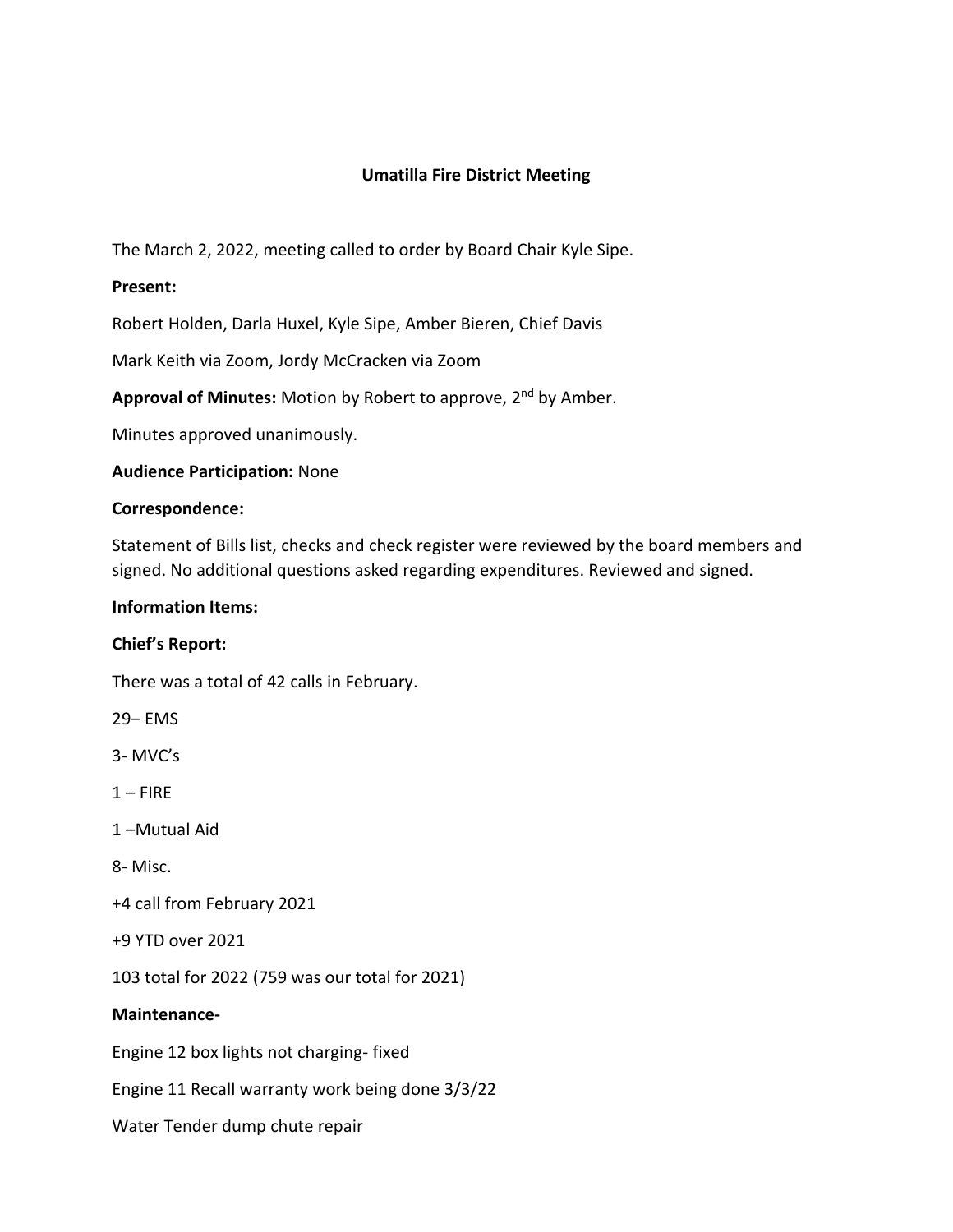Battery Maintainers on Squad 11 and Squad 12

Battery Maintainers on Squad 11 and Squad 12

Good News on L11- we will not need to replace ladder rungs, they will just need to be sanded down and repainted- still waiting on a quote from NW Metal Fab.

Response delays-

Dispatch error on 2/4/22 and 2/28/22 both about 4 min delays, failed to tone.

## **Training-**

DPSST has been contacted to come in and do a training file review

-required anytime a District has a Chief Change, Date TBD – **Darla asked when this started as it has not happened in the past. Chief Davis was unaware of this until Monday morning. We just had our files reviewed last fall without issue.** 

Target Solutions

SCBA Mask up Drills

Policy Training

Hydrants

Ladders

Engineer Change overs x2

Hose Deployments

Drug Administration and dose

CAPCE assessing the Patient with Major Trauma

Boater Education

CAPCE Cultural Diversity for EMS Providers

CAPCE Pharmacology and Drug Administration

CAPCE Confined Space Awareness

NFPA 1500 Bloodborne Pathogens Safety

#### **Recruitment/Retention-**

Resident Intern 3 applications received

**General-**